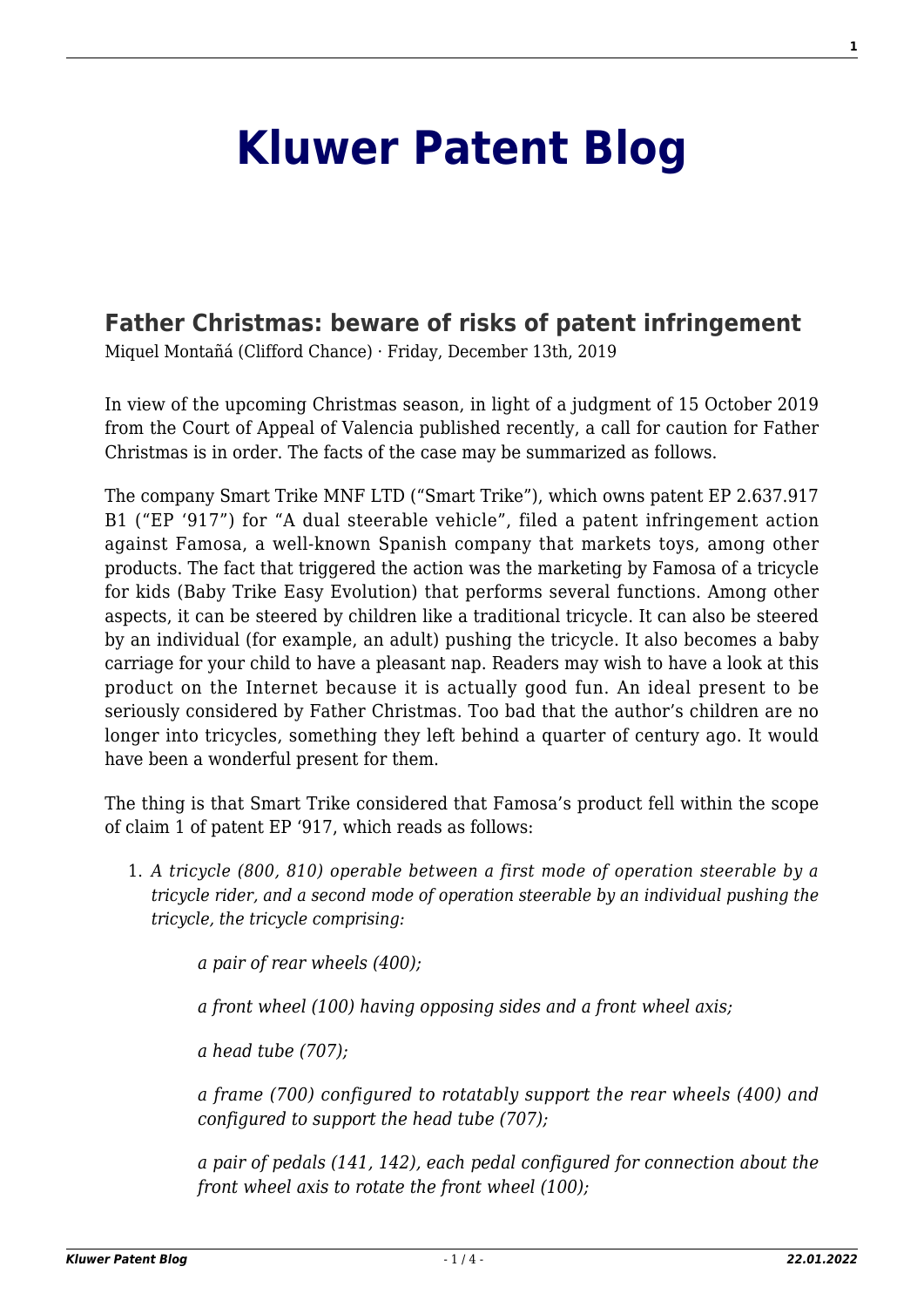*a fork (133) having at least one blade (130, 131) configured to support the front wheel (100) in a manner permitting the front wheel (100) to rotate about the front wheel axis;*

*a stem (305) configured to extend from the head tube (707) in a manner permitting the stem (305) to rotate, the stem (305) including a rod having a minimum diameter that is at least three times smaller than a width of the front wheel (100); a rider handle (200), configured to turn the fork (133) about a stem axis extending transverse to the front wheel axis, the rider handle in the first mode being configured to be rotationally coupled with the stem (305) in a manner permitting a tricycle rider to exert forces on the rider handle (200) and thereby turn the fork (133), and the rider handle (200) in the second mode, where the stem axis leads the front wheel axis, being configured to be rotationally uncoupled from the stem (305), preventing forces on the rider handle (200) from turning the fork (133) and permitting the individual pushing the tricycle to turn the fork (133) via pushing force; and*

*wherein the stem (305) extends from the fork (133) at an angle of between about 165 degrees and 179 degrees and wherein an offset distance between the stem axis and the front wheel axis is between 15 mm and 40 mm.*

Famosa used a twofold line of defence. First, it filed a revocation counterclaim questioning the novelty and inventive step of the patent. Second, it denied infringement alleging that its products did not reproduce 2 of the elements of claim 1.

In a judgment of 5 December 2018, Commercial Court Number 2 of Valencia rejected both the revocation counterclaim and the main infringement action, as the Judge considered that, as alleged by Famosa, the product did not reproduce 2 elements of claim 1. Both parties filed an appeal before the Court of Appeal of Valencia which, in its judgment of 15 October 2019, rejected the appeal filed by Famosa and upheld the appeal filed by Smart Trike.

In relation to novelty, the Court found that none of the references of the prior art cited by Famosa disclosed the combination of elements of claim 1. Moving on to inventive step, this judgment is a rather harsh example of how important formal aspects are in Spanish patent litigation. In this regard, the Court noted that patent EP '917 had been revoked due to lack of inventive step by the German Federal Patent Court. However, this did not impress the Court of Appeal of Valencia, which noted that the document (a French patent) relied on by the Federal Patent Court to annul the same patent in Germany had not been translated into Spanish in the case at hand. The Court highlighted that the omission of this translation was a fundamental defect of the revocation counterclaim that could not be remedied at a later stage (for example, at the Preliminary Hearing or when filing the writ of appeal). So, as mentioned, the harsh lesson from this part of the judgment is that, in Spain, what has not been translated into Spanish does not exist in this world.

Moving on to infringement, Famosa alleged that its product did not reproduce the first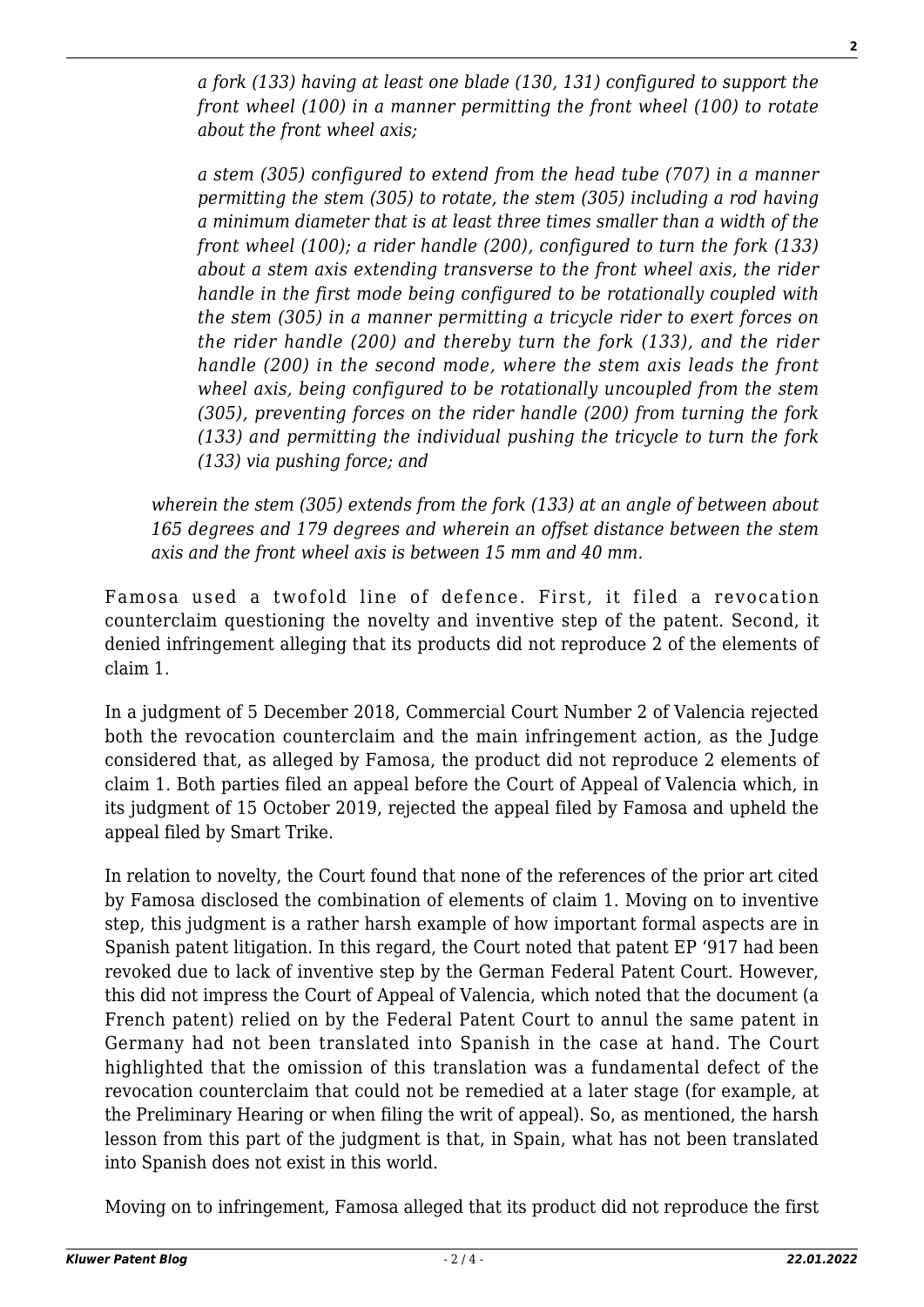element of the claim which, as set out above, refers to "A tricycle (800,810) operable between a first mode of operation steerable by a tricycle rider, and a second mode of operation steerable by an individual pushing the tricycle." Famosa filed an expert opinion which, in short, argued that this product does not offer one single vehicle with two modes of operation, but two different vehicles that share elements, each of which with different modes of operation. As mentioned, this line of defence persuaded the Court of First Instance, which denied infringement, finding, among other aspects, that this product had three modes of operation (not only two). However, the argument did not pass muster before the Court of Appeal, which found that claim 1 did not have limitations regarding the way the two modes of operation should be performed (simultaneously or not, with additional modes of operation, etc.). So, the Court concluded that the product reproduced this element literally.

Famosa also alleged that its product did not reproduce element 1.04, that is, "a head tube (707)". In short, Famosa argued that its product did not have "a head tube" as required by claim 1, but a "complex" composed of a cylinder and an embellishment cover that entailed advantages not offered by the "head tube" of claim 1. This was actually the most controversial and deeply discussed aspect of the case. In the end, the Court of Appeal leaned towards the conclusion that although such "complex" was not a literal reproduction of the "head tube" element, it performs the same function, in the same way to obtain the same result. So, the Court applied the well-known "same function-same way-same result" test applied by U.S. Courts (see judgment of 29 May 1950 of U.S. Supreme Court in *Graver Tank v. The Linde Air Products*) to find infringement under the doctrine of equivalents. It may be added, in passing, that Spanish Courts tend to apply this test in the case of mechanical patents.

The author is not aware of whether or not this judgment is final. In any case, it illustrates that even the type of toys that Father Christmas will hopefully leave around in the upcoming Christmas season are not immune to the risks of patent infringement.

## **Kluwer IP Law**

The **2021 Future Ready Lawyer survey** showed that 81% of the law firms expect to view technology as an important investment in their future ability to thrive. With Kluwer IP Law you can navigate the increasingly global practice of IP law with specialized, local and cross-border information and tools from every preferred location. Are you, as an IP professional, ready for the future?

[Learn how](https://www.wolterskluwer.com/en/solutions/kluweriplaw?utm_source=patentblog&utm_medium=articleCTA&utm_campaign=article-banner) **[Kluwer IP Law](https://www.wolterskluwer.com/en/solutions/kluweriplaw?utm_source=patentblog&utm_medium=articleCTA&utm_campaign=article-banner)** [can support you.](https://www.wolterskluwer.com/en/solutions/kluweriplaw?utm_source=patentblog&utm_medium=articleCTA&utm_campaign=article-banner)

**3**

*To make sure you do not miss out on regular updates from the Kluwer Patent Blog, please subscribe [here.](http://patentblog.kluweriplaw.com/newsletter)*